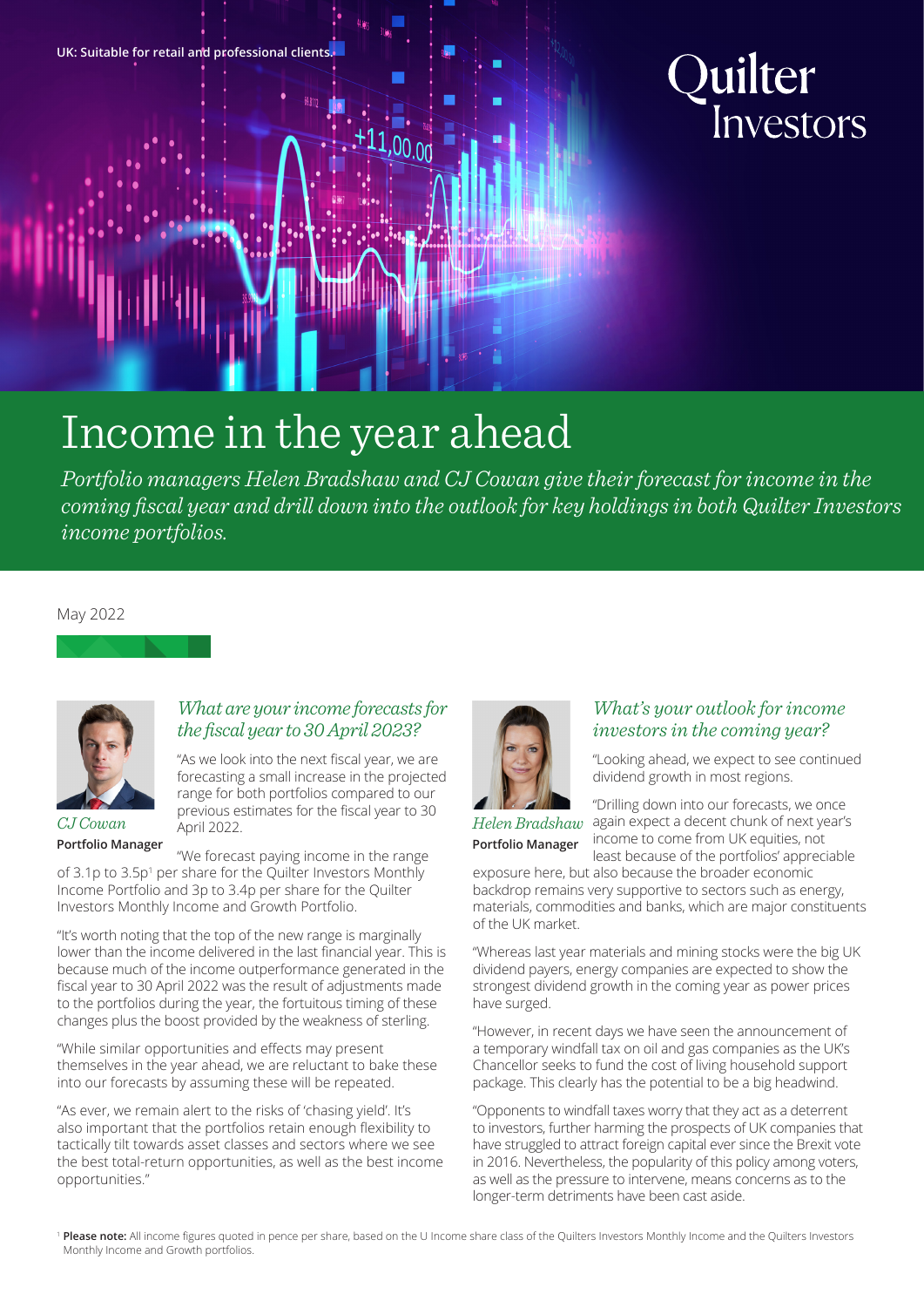"There are, of course, a few risks to the outlook for equity dividends. Firstly, companies will need to effectively manage inflationary pressures in order to avoid corporate profits and margins coming under pressure.

"We're also mindful of the threat posed by renewed coronavirus outbreaks in China, which could further clog up global supply chains, adding to inflationary pressures at a time when input and materials costs are already elevated. This could lead to further challenges for some companies and sectors.

"There's also the looming shadow of a potential recession – especially in Europe. The risk remains that, in battling inflation that's cresting at 40-year highs, the central banks raise interest rates too far and too fast, which could impact corporate earnings and, ultimately, the dividends that companies pay.

"That said, an environment of elevated inflation and rising interest rates should continue to favour dividend-paying stocks as they're inherently less vulnerable to rising interest rates than their 'growth' stock counterparts. Consequently, we continue to believe that the portfolios are well-placed to weather the coming conditions.



#### *What's the dividend outlook for some of the core equity holdings?*

"In the UK, the iShares FTSE 100 and iShares UK Dividend ETFs are where we expect to see some notable dividend per share growth, but for different reasons.

*CJ Cowan* **Portfolio Manager**

"While the FTSE 100 fund will see a notable decrease in dividends as a result of the

previously dual-listed BHP leaving the London Stock Exchange, Glencore PLC is expected to cushion some of this shortfall. In addition, the UK index weightings to energy and healthcare stocks have grown over the last year following strong price performance, leading to an increased contribution from these sectors.

"While GlaxoSmithKline is set to reduce its dividend after spinning out its consumer healthcare business, the outlook for the rest of the sector looks more robust. Elsewhere, energy dividends are expected to grow due to higher energy prices.

"By contrast, the iShares UK Dividend ETF will see an increased weighting in consumer discretionary stocks, primarily housebuilders. The sector suffered weak price performance over the past year meaning it now offers more attractive forward-looking dividend yields.

"The financials exposure is also expected to contribute to the fund's increased distributions, both through a larger weighting and expected increased dividends from some of the UK's asset managers.

"Further down the market cap spectrum, the Montanaro UK Income Fund saw a rapid bounce back in dividends last year after suffering an equally significant decline in income in 2020. While the manager is still expecting dividends to grow in the coming year, the impact of the special dividend it received last year from Pennon Group PLC means a small decline in the fund's overall distribution is expected.

"In the US, we expect dividends from the financials sector to improve as banks are set to capitalise on higher interest rates while their loan books appear to be well insulated from the upcoming growth slowdown. Meanwhile, the consumer discretionary sector is also expected to deliver double-digit dividend growth, boosted by the recovering auto industry.

Ford has now reinstated its dividend after halting pay-outs in 2020. General Motors, despite record profitability, is yet to resume payments but may do soon.

"Europe is an interesting case too, as it is one of the few regions where government spending in 2022 will be greater than in 2021 due to disbursements from the EU recovery fund. Consequently, many strategists had a positive view for European equities coming into 2022 but Russia's invasion of Ukraine brought the region's reliance on Russian gas to the forefront of investors' minds.

"Hence, the more positive fiscal picture must be balanced against the cloudier domestic position, as well as weaker global growth given European companies tend to be major exporters.

"At the moment, analysts still expect to see the best dividend growth in the developed world in Europe, driven especially by the autos industry as it continues to clear production backlogs. Among our holdings here, the SPDR Euro Dividend Aristocrats Fund is the standout from a dividend growth perspective, largely down to compositional changes to the fund as the underlying index re-balances towards more reliable dividend payers.

"Greater exposure to insurers should also provide attractive income while solid dividend growth from industrial stocks is also predicted.

"In emerging markets, our managers remain reasonably upbeat about the outlook for dividends. It's worth noting that the composition of the benchmark has changed this year, with Russia, a high dividend-yielding market, being eliminated earlier in the year. At the same time, prolonged lockdowns in China and the economic impact of its 'zero-covid' policy could also create headwinds."



#### *Fixed income markets have suffered so far in 2022, what's your outlook for such holdings in the coming year?*

*Helen Bradshaw* **Portfolio Manager**

"At first glance you might expect a big increase in income from our fixed-income exposure given the surge higher in bond yields over the past year. But, due to the

lag between higher bond-market yields and higher bond-fund distributions, we're not forecasting growth in distributions from our passive fixed-income holdings for the coming year.

"However, those active managers who trade their portfolios more regularly are more likely to see the increase in bond yields feed through into their income distributions in the coming year.

"This particularly applies to funds holding shorter-maturity bonds such as the Janus Henderson Absolute Return Fixed Income Fund and the Allspring US Short Term High Yield Bond Fund. In the case of the former, income distributions should also be boosted by the floating-rate assets (meaning the income they pay rises in line with interest rates) that make up around 20% of the portfolio.

"We also expect alternative income trusts to be well-placed to maintain their distributions in the coming year, even if loan default rates pick up a little."